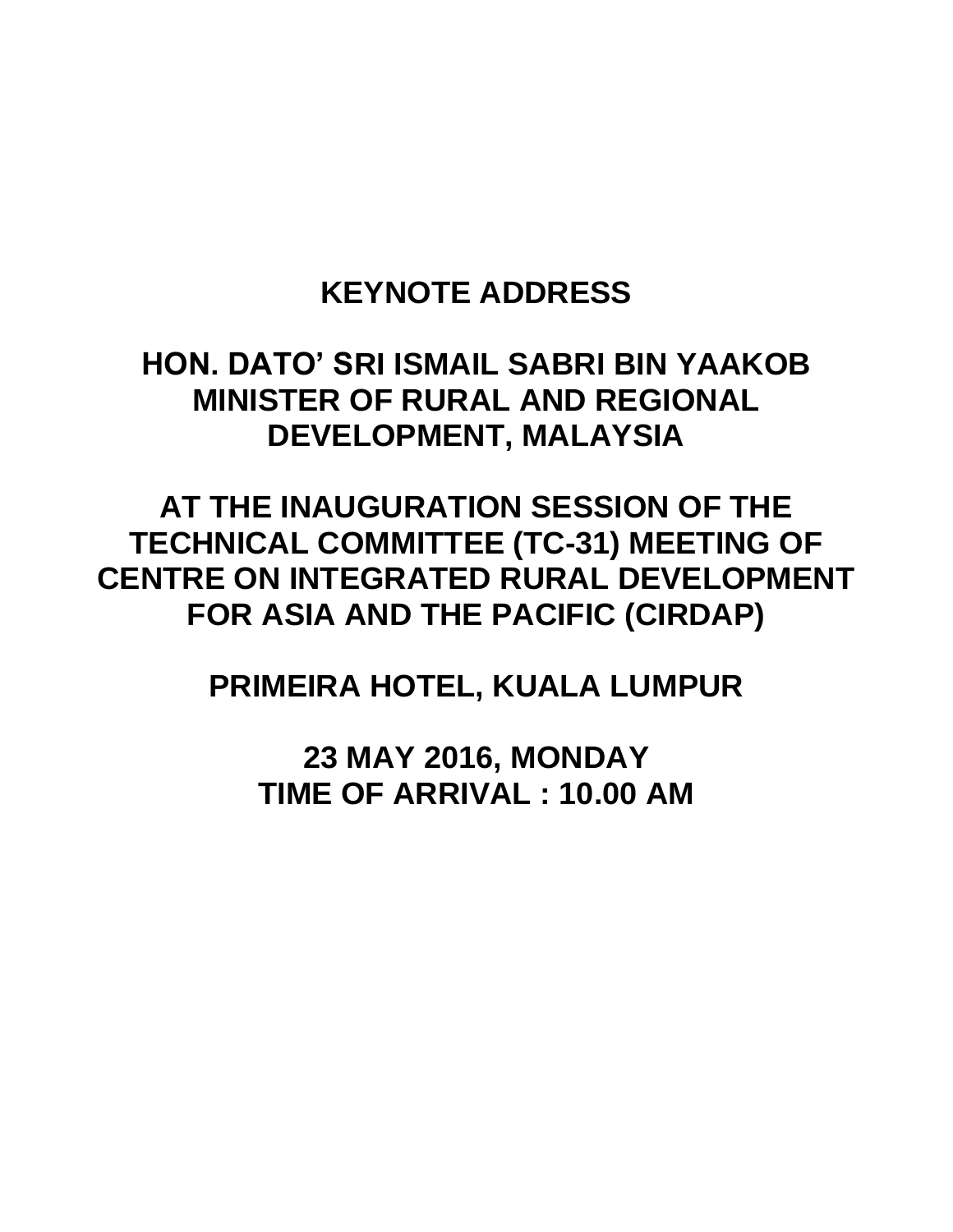Honourable Datuk Alexander Nanta Linggi; and Honourable Datuk Haji Ahmad Jazlan bin Yaakub Deputy Ministers of Rural and Regional Development, Malaysia

His Excellency Dr. Cecep Effendi Director General of CIRDAP

Members of CIRDAPs Technical Committee,

Distinguished Delegates,

Ladies and gentlemen.

1. On behalf of the Government of Malaysia, I wish to extend our most cordial and warmest welcome to all CIRDAP Technical Committee members to Kuala Lumpur. I would like to take this opportunity to thank our respected representatives of the member countries and distinguished delegates for attending this Technical Committee (TC-31) Meeting of Centre on Integrated Rural Development for Asia and the Pacific (CIRDAP).

2. CIRDAP has been recognised as an international body in promoting integrated rural development programs and activities in the Asia and the Pacific region. At the same time, CIRDAP has been actively involved in poverty alleviation programs through people's participation in the development process.

3. We may come from different countries and different cultures, nevertheless our interests and problems are similar. All of us share a mutual interest to develop our rural areas and improve the standard of living of our rural population. We have the same vision to make rural areas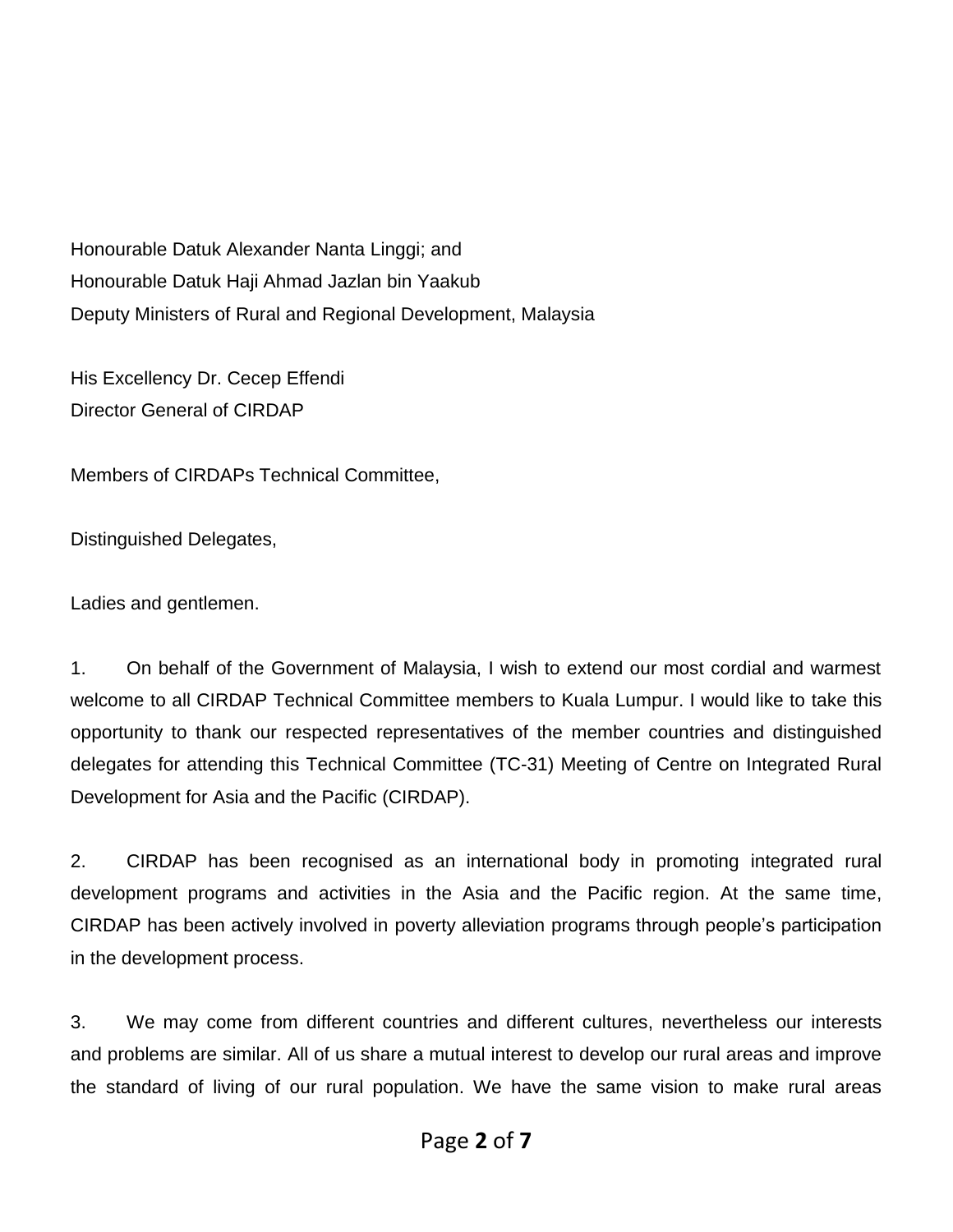dynamic and progressive. In this regard, I sincerely hope that this meeting will bring us together to discuss and address common problems in agriculture and rural development.

Ladies and gentlemen,

4. Malaysia's GDP for the year 2015, grew 5.0 per cent with a value added stood at RM1,156.9 billion (USD287.830 billion) at current prices. The infrastructure facilities, such as the supply of electricity and water have reached 97.6% and 92.6% coverage respectively in 2014. Enrolment in primary education has reached 97.9%, while literacy rate for 2014 was 95.7%. Malaysia's development, growth and competitiveness as reflected in these figures are attributed by higher productivity, best management practices and good corporate governance.

5. The national agenda consistently prioritised the rural development and poverty eradications in Malaysia. Guided by these principles, the strategies and programs for rural development and poverty eradication have focused on increasing the productivity as well as improving the quality of life. These efforts, together with the continuous growth of the Malaysian economy have succeeded in creating job opportunities that leads to higher income in rural areas.

6. Today, I am pleased to share with you on our experience in transforming Malaysia's rural development to be more efficient, agile and effective. Malaysia has had a long and far reaching experience in developing its rural sector and bringing down the incidence of poverty from 58.7% in 1970 to 1.6% in 2014. Let me state that this was not an easy task for us to deliver but nevertheless we managed to succeed.

7. I have launched the "Rural Transformation Programme" with the theme "Rural Modernization" last November. The objective was to ensure the rural areas are provided with the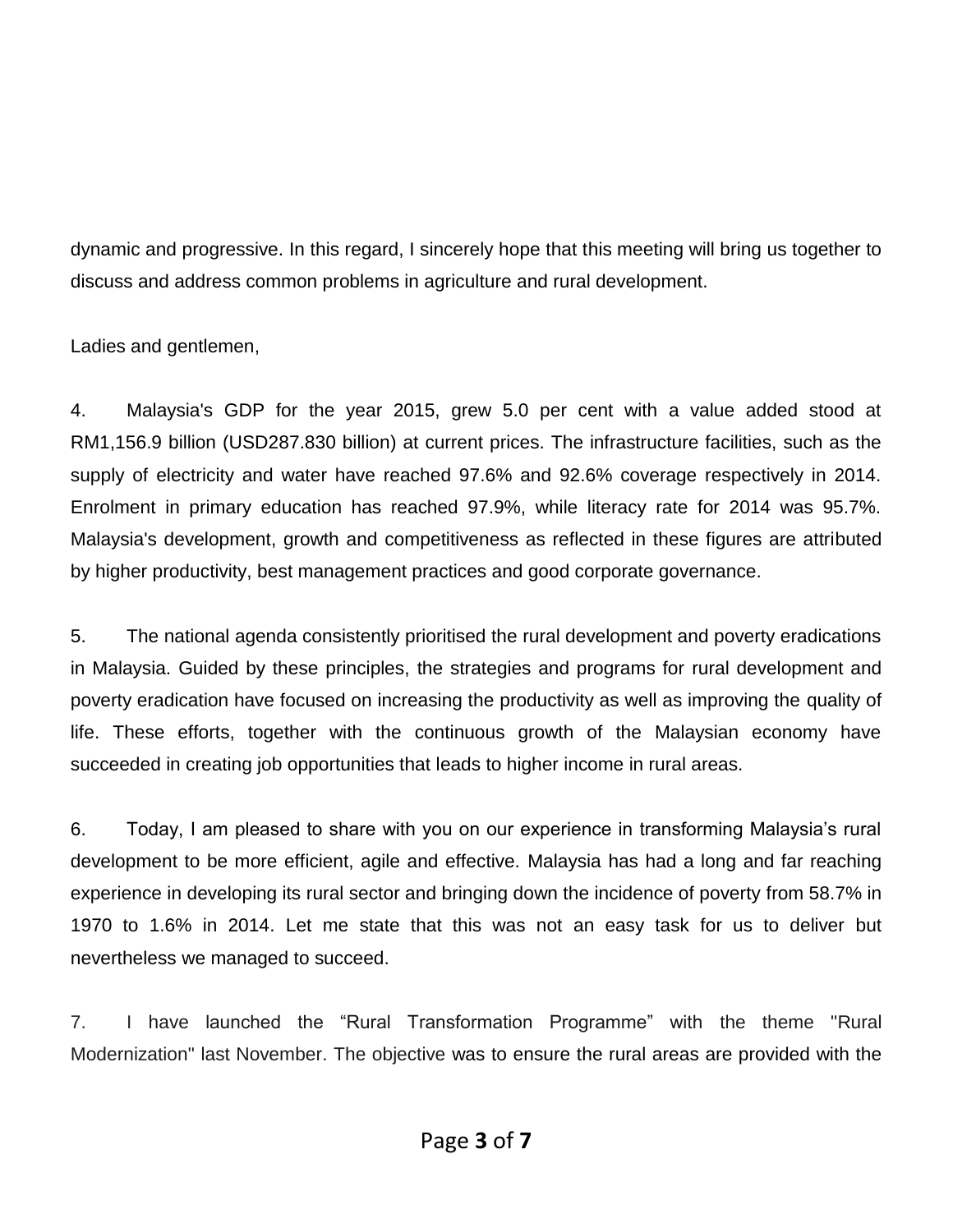amenities and accessibility akin to urban standard. Every village in Malaysia will be connected via roads, 24 hours electricity and treated water by 2020.

8. The Rural Transformation Programme from 2016 till 2020 outlined six focus areas namely, Rural Infrastructure, Youth Development, Economy, Entrepreneurship, Human Capital and Delivery System. It comprises of 19 Transformation Programmes among others:

- (i) Techno-Hub a market place targeted for youth to operate their high tech businesses in highly populated area;
- (ii) Mobilepreneur which is 'service-on-wheels' where rural entrepreneurs are provided with specially-modified motorcycles to extend their services; and
- (iii) Rural Premium Outlet Distribution and retail centre for premium rural products located in strategic areas with high purchasing power.

9. We believe entrepreneurship is the catalyst for the country's economic growth. Entrepreneurship does more than just providing employment. It inspires new products and services that can change the ecosystem and support better standard of living for individual and community.

10. Focusing on rural entrepreneurs, we create local champions by providing business support and development. These local champions will inspire more entrepreneurs to conduct business in the rural areas. These activities will foster rural economic development which in turn will increase household income and enhance the well-being of the rural communities. Ladies and gentleman,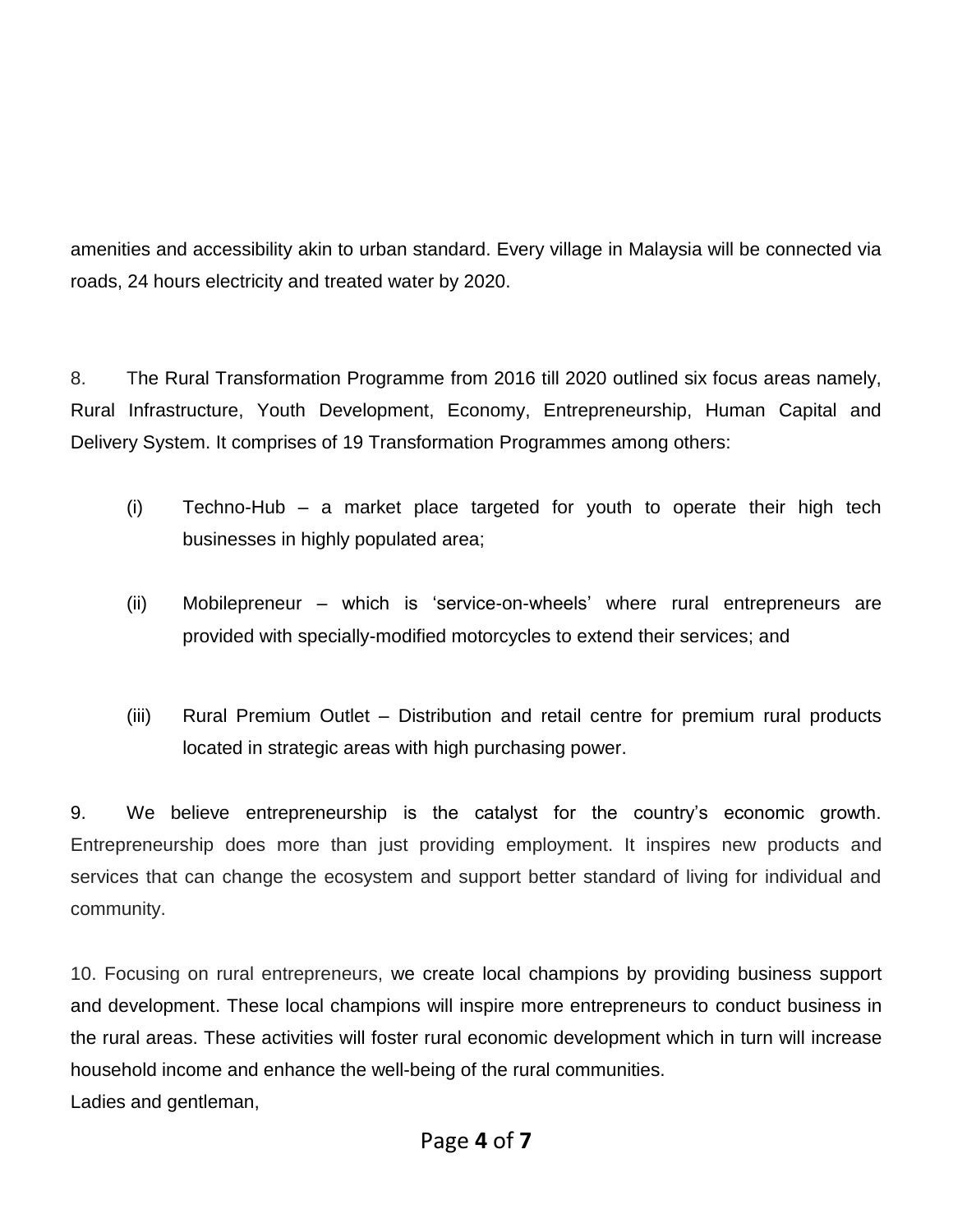11. Allow me to express my sincere appreciations to CIRDAP for the achievements accomplished since its inception. It has been 37 years and I believe CIRDAP has done a good job in promoting regional cooperation and information disseminations apart from organizing trainings, dialogues and seminars among CIRDAP member countries and its partners.

12. However, the challenges we are facing today is different from what we have encountered 37 years ago. As CIRDAP is approaching its 40th anniversary, it is an opportune moment to reflect on what has been done. CIRDAP, as an international organization can no longer be complacent within its comfort zone and should transform in order to remain relevant. CIRDAP has the advantage of full support of its member countries. Thus, CIRDAP needs to be more aggressive in performing its mandate for integrated rural development.

13. The members of this meeting should deliberate and come up with new programmes such as short courses which are low cost with high impact; or conduct Training of Trainers Programmes where CIRDAP involves the grass root level by training and grooming them to be extension agents. These 'agents' will later train and share their experiences towards producing more skilled and knowledged workers who are able to generate higher income. In this regards, the Ministry through Institute for Rural Advancement (INFRA) is willing to offer new training programmes related to leadership and ICT.

14. With a population of more than 2 billion across CIRDAP member countries, there are numerous opportunies in terms of business transactions. CIRDAP should become a networking platform for strategic activities such as gathering entrepreneurs to exchange views and explore opportunities available, particularly in terms of market access and untapped potential to expand their business.

Ladies and gentleman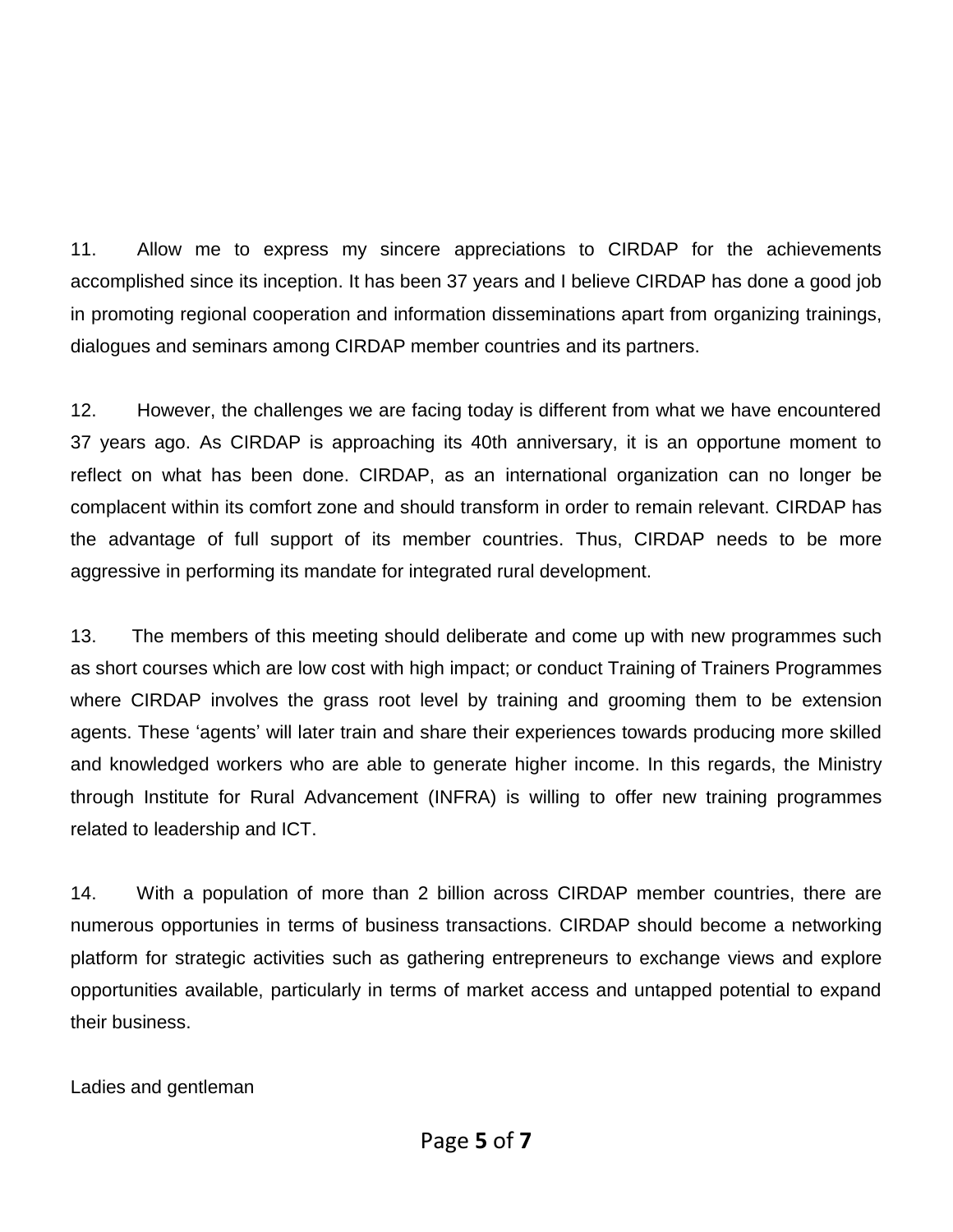15. I am aware of CIRDAP's current financial strength in performing its mandates. Therefore, I urge CIRDAP to consider engaging more cost effective measures in performing its functions so as to have greater impact towards its members and value for money. CIRDAP should also revisit and streamline their activities and programmes to meet up with the members' current challenges and needs.

17. Before concluding, I would like to thank all officials representing member countries of CIRDAP for your efforts to deliberate during this meeting. You might be facing some issues to be resolved, but I would like to assure you that my ministry and the Government of Malaysia will do our level best to make this gathering more meaningful.

18. Do enjoy and take some time out shopping and sightseeing in this vibrant city of Kuala Lumpur. Experience our local cuisines and the lush green of our beautiful golf courses and be sure to contribute to the Malaysian economy! I hope you will be able to mix work with a little bit of leisure. In that way you will very likely increase your productivity. I hope that your visit to Malaysia will bring you many fond memories.

19. I wish to thank Dr Cecep Effendi, the Director General of CIRDAP whose tenure will end in June 2016 for his excellent services for the past 4 years. We will definitely miss your presence and wish you all the best in your future undertakings.

20. I would like to take this opportunity to express my heartfelt congratulations and thank all those who were involved in organizing this meeting. I would also like to thank the Secretariat for their tireless effort and everyone involved in making this meeting a successful one.